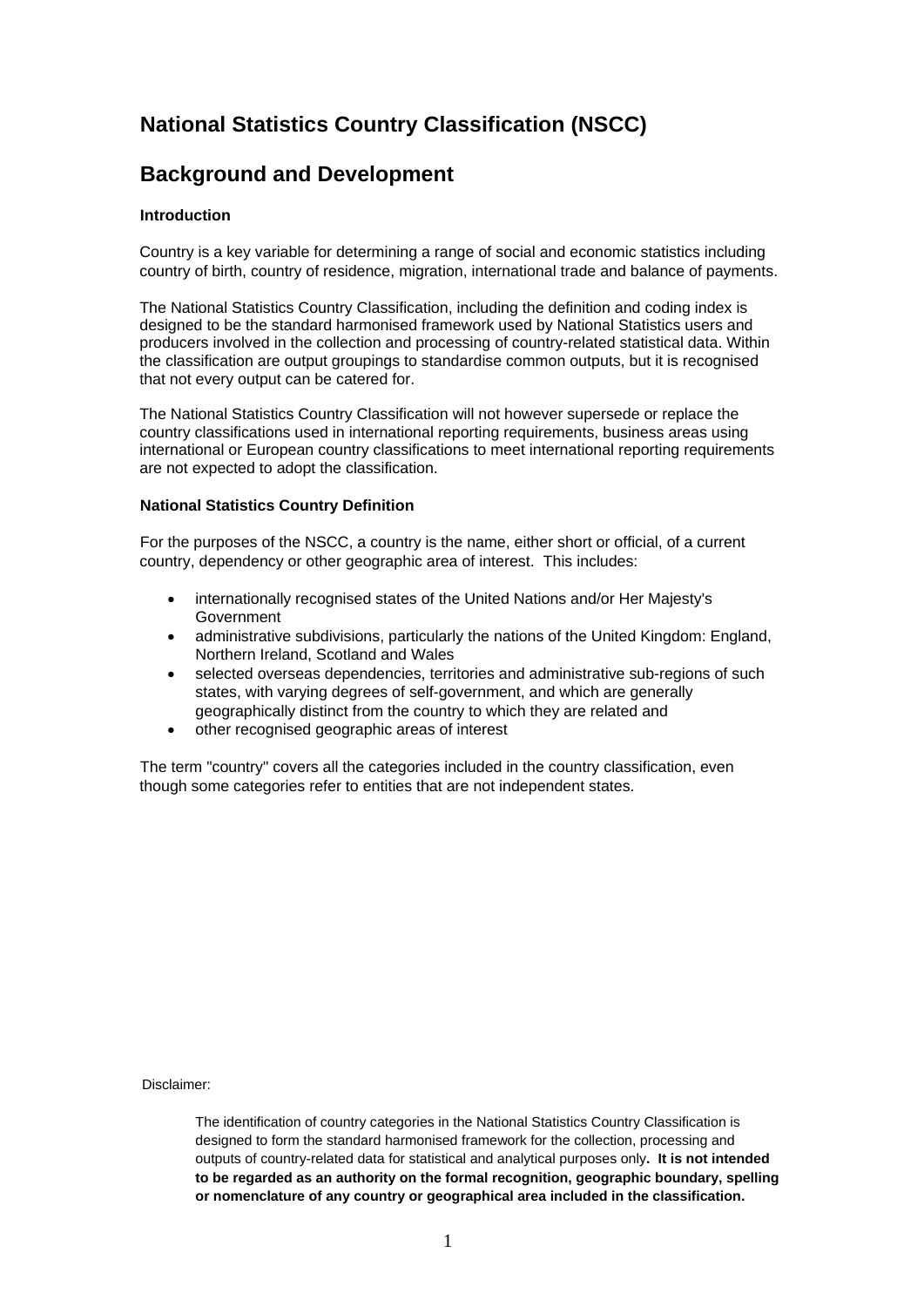## **The Background**

The NSCC was launched in 2006. The associated definition, groupings and coding index form the harmonised framework to be used in the collection, processing, and outputs of statistical data on countries in both social and economic statistical collections. Country was identified as a priority for standardisation as it is a key variable for determining a range of statistics, for example:

- country of birth of a respondent, parents, or members of a couple (Census or Life Events data)
- country of residence, destination or origin (travel, tourism and migration data)
- country of ownership (e.g. for businesses)
- trade and balance of payments data

National Statistics were using a range of definitions, classifications, groupings and coding indexes for country, highlighting the need for harmonisation.

The benefits of adopting the harmonised National Statistics Country Classification for the collection, processing and output of country data included:

- reflecting the needs and requirements of current data users and producers
- increasing international comparability, with both international organisations and other national statistical institutes
- reducing the duplication of work associated with updating and maintaining several different classifications in different business areas, as this work will be centralised and undertaken in the Classifications and Harmonisation Unit of the ONS, as it is with the occupation and industry classifications
- reducing the resource requirements associated with some aspects of survey or collection design, development, support and / or maintenance for collections of country data
- facilitating the comparison of country data over time and from different data sources, thus enabling greater opportunities for the cross-analysis, exchange and re-use of data

The process undertaken to develop the standard country classification will form essential guidance in the future for the development of other standard classifications.

## **Purpose and coverage**

The NS Country Classification should be used in the classification of all statistical data on countries, including both social and business collections, and should be used wherever statistics are classified by country. Thus, although social and business collections have different "country" variables, the underlying conceptual framework for classifying statistical country data will be the same.

As part of the development of the NSCC a standard definition was developed as well as coding guidelines and explanatory notes. This ensures standardisation of data inputs (e.g. coding of country data to the standard classification). The NSCC has also been developed to include a variety of country groupings; however it is not the intention for the groupings to be part of the classification, but to be a supplement for output/analysis purposes.

The National Statistics Country Classification is very similar to other country classifications developed by international organisations, and thus there is a high level of comparability between the country classification and those of international organisations.

The NSCC including the definition, groupings and coding index do not replace or supersede classifications that have to be used to meet international reporting requirements, for example Geonomenclature (GEONOM) for Eurostat trade statistics.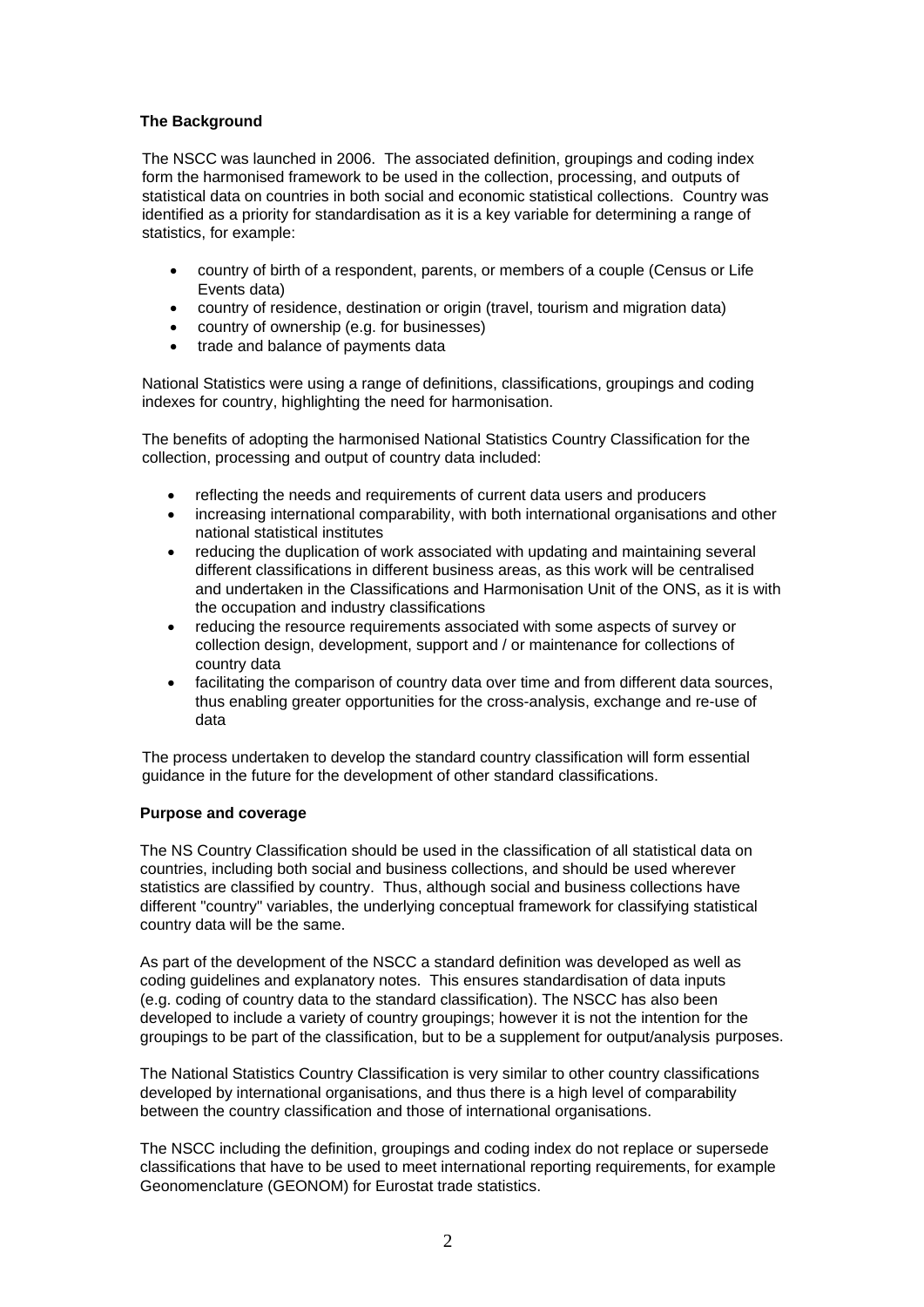#### **Development process**

1

Development of the NSCC began with research of existing classification practice. This included research of the country classifications used (or recommended for use) by existing NS data collections, national statistical institutes, international organisations, and the Government Data Standards Catalogue's county code and UK internal code This research was used to form a key proposal that the National Statistics Country Classification be based on the International Standard Organisation ISO 3166 *Codes for the Representation of Names of Countries and their Subdivisions* (known as ISO 3166-1)*,* adapted to meet the requirements of NS data users*.* ISO 3166-1 forms the basis of most international and national statistical institute country classifications, and there would be a high level of comparability country classifications if this was adopted.

Four rounds of stakeholder consultation followed. Stakeholders from both within and outside the ONS were involved in this consultation; a full list of those organisations consulted in the development of the classification is available in the Annex.

The first round of consultation included a summary of the above research, the proposal outlined above, and a questionnaire designed to generate stakeholder input on their needs and requirements for the country classification. The great majority of stakeholders were supportive of the central proposal outlined above.

The second round of consultation drew on stakeholder feedback from the first round and proposed a draft classification, definition, groupings and coding index. Feedback on this draft was used for the third round of consultation, in which the classification, definition, groupings and coding index were outlined and further feedback from stakeholders invited. Further feedback came at the NS Harmonisation Group (NSHG) meeting. A number of issues were raised, which prompted further revision and modifications to the classification to produce this final revision.

The Statistics Services Branch of the United Nations Statistics Division, ISO 3166 Maintenance Agency, the British Standards Institute (BSi), and the Central Statistics Office (Ireland) (which had also recently undertaken a similar exercise) were contacted for information and/or advice on adapting ISO 3166-1 to meet the requirements of National Statistics data users*.* The Foreign and Commonwealth Office (FCO) and the Department for Constitutional Affairs (DCA) were also contacted for information and/or advice on the use of appropriate terminology and relevant UK policy issues to consider, for example using "Ireland" and not the "Republic of Ireland" as "Ireland" reflects the country's own formal title<sup>[1](#page-2-0)</sup>. Finally, the National Statistics website was also used to publicise the project via the Classifications and Standards webpage.

<span id="page-2-0"></span><sup>1</sup> However, where data is being compared between Northern Ireland and Ireland, the use of "Republic of Ireland" may be necessary in outputs.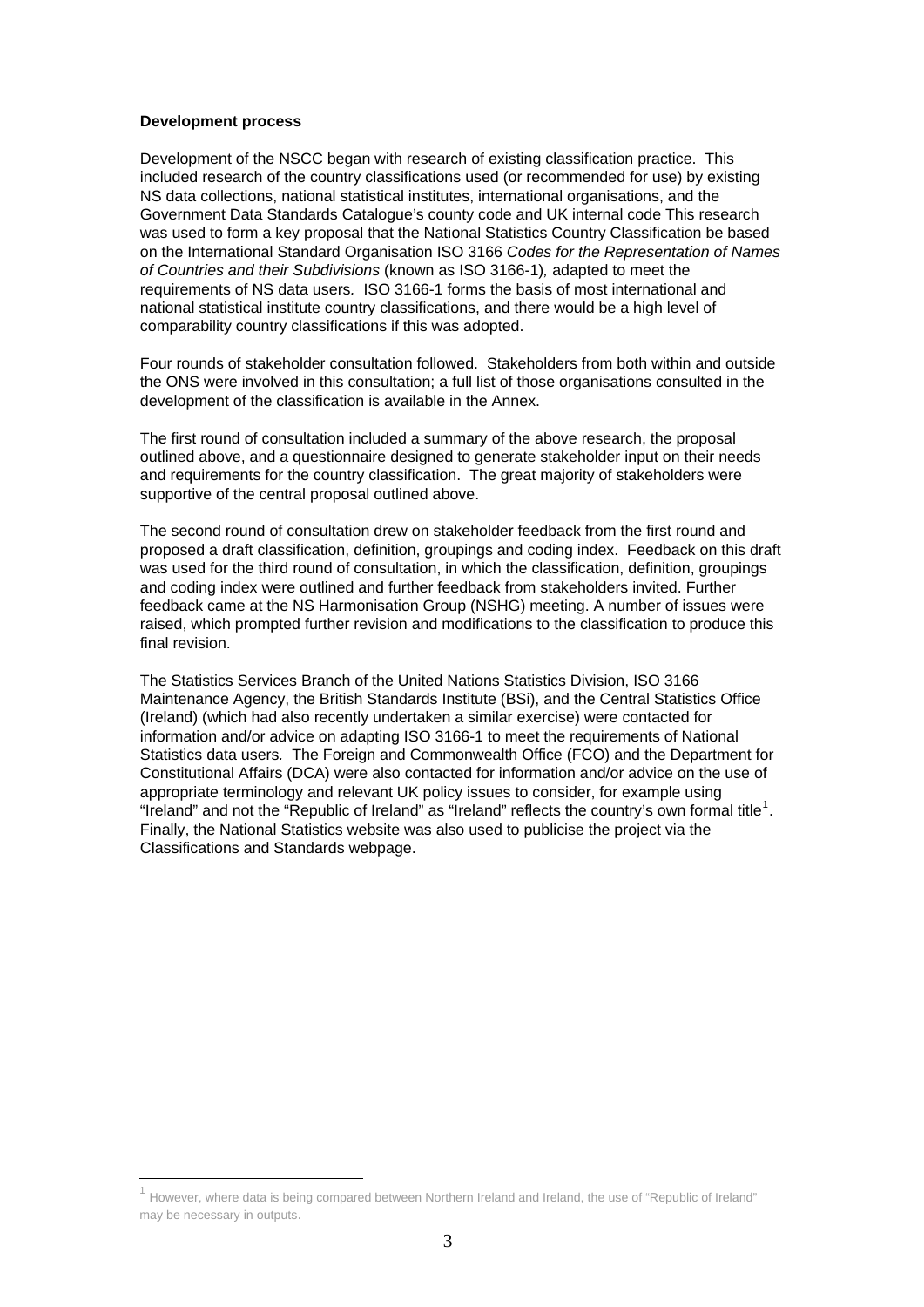#### **Links to other classifications**

The NSCC is based on ISO 3166-1 *Codes for the Representation of Names of Countries and their Subdivisions*, and the United Nations', *Standard Country or Area Codes for Statistical Use.* The 2 and 3 character alpha codes of the country classification are made available by ISO 3166-1. The 3-character numeric code is made available by the United Nations and is also provided in ISO 3166-1.

There are three main areas of difference between the NSCC and the United Nations/ISO 3166-1 classifications.

| Area of difference               | Rationale for change from the United Nations / ISO 3166-1<br>classifications                                                                                                                                                                                                                                                                                                                                                                                                                                                                                                                                                                                                                                                                                                                                                                                                                                                                                                                                                                                                                                          |
|----------------------------------|-----------------------------------------------------------------------------------------------------------------------------------------------------------------------------------------------------------------------------------------------------------------------------------------------------------------------------------------------------------------------------------------------------------------------------------------------------------------------------------------------------------------------------------------------------------------------------------------------------------------------------------------------------------------------------------------------------------------------------------------------------------------------------------------------------------------------------------------------------------------------------------------------------------------------------------------------------------------------------------------------------------------------------------------------------------------------------------------------------------------------|
| 1. Category title<br>differences | To adhere to the UK government policy on the appropriate British<br>terminology used to refer to countries (outlined in the Foreign and<br>Commonwealth Office's document Geographical Names and<br>Information and the Permanent Committee on Geographic Names for<br><b>British Official Use)</b>                                                                                                                                                                                                                                                                                                                                                                                                                                                                                                                                                                                                                                                                                                                                                                                                                   |
| 2. Additional<br>categories      | To cater to particular types of survey responses, including:<br>where not enough detail is provided to enable coding to a<br>country category, but regional information is provided<br>(e.g. "Africa Not Otherwise Specified");<br>where a country name is given of a former country in which<br>$\bullet$<br>there is still interest (e.g. "Czechoslovakia"); and<br>where there is no country to report, but a response has still<br>$\bullet$<br>been provided (e.g. "In the Air", At Sea")                                                                                                                                                                                                                                                                                                                                                                                                                                                                                                                                                                                                                        |
| 3. More detailed<br>categories   | Existing categories were not sufficiently detailed for United Kingdom<br>statistical data users in four cases. These have been further<br>disaggregated in the following ways:<br>United Kingdom - more detailed categories distinguishing the<br>nations of the United Kingdom, i.e. England, Wales, Scotland<br>and Northern Ireland, as well as a category for Great Britain<br>and a publication only code for England and Wales<br>(combined)<br>Spain - distinguishing between Spain and the Canary Islands<br>Cyprus - distinguishing between the parts of Cyprus included<br>$\bullet$<br>and not included in the European Union; and<br>The Channel Islands - more detailed categories<br>distinguishing the bailiwicks of Jersey and Guernsey<br>The codes for the new categories are taken from the series of<br>numbers 900 - 999 and the series of letters QM-QZ, XA to XZ, QMA<br>to QZZ and XAA to XZZ which ISO set aside for users that need<br>additional code elements to represent country names not included in<br>ISO 3166-1. Guidelines for the use of these categories are also<br>available. |

Most international and national statistical institute country classifications are based on the United Nations/ISO 3166-1 classifications, and therefore the NSCC has a high level of international comparability.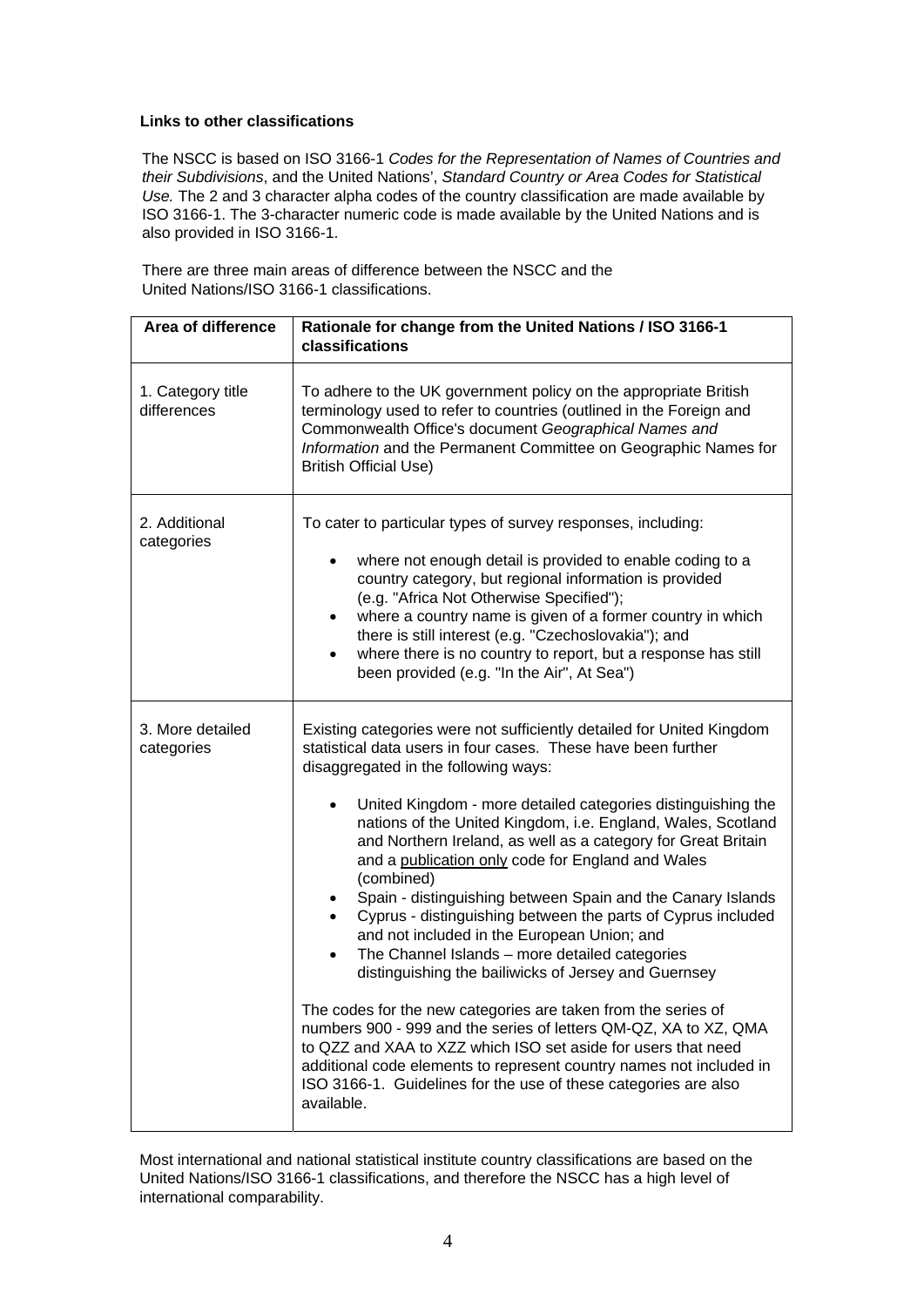Eurostat's Nomenclature of Countries and Territories for the External Trade Statistics of the Community and Statistics of Trade between Member States, known as the *geonomenclature*  (abbreviated to GEONOM) and *Balance of Payments Vade Mecum Geonomenclature* are very closely linked to ISO 3166-1. Therefore there is a high level of comparability between these and the National Statistics Country Classification.

There are no related harmonised questions for country due to the wide range of variables to which the NS Country Classification can be applied.

#### **Maintenance and support**

The ONS' Classifications and Harmonisation Unit (CHU) will be responsible for:

- maintaining the classification, coding index, groupings and correspondences
- publishing the country classification, coding index, groupings and coding guidelines and explanatory notes on the National Statistics' Classifications and Standards web pages and ensuring that these are kept up-to-date.
- disseminating as appropriate any changes or updates to users
- coordinating the implementation of the classification by business areas in the future